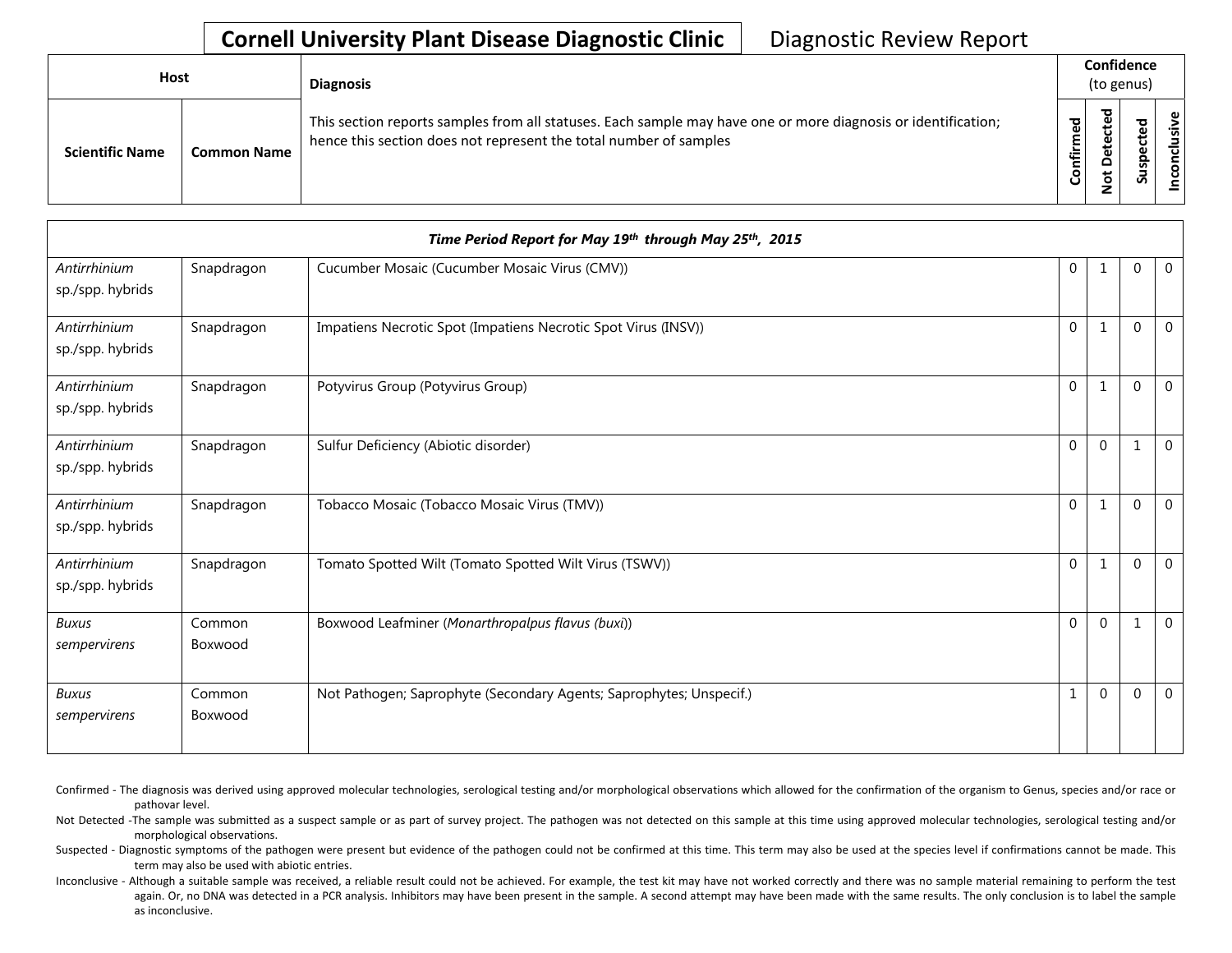## **Cornell University Plant Disease Diagnostic Clinic** | Diagnostic Review Report

| Host                   |                    | <b>Diagnosis</b>                                                                                                                                                                   |              | Confidence<br>(to genus)               |             |                      |
|------------------------|--------------------|------------------------------------------------------------------------------------------------------------------------------------------------------------------------------------|--------------|----------------------------------------|-------------|----------------------|
| <b>Scientific Name</b> | <b>Common Name</b> | This section reports samples from all statuses. Each sample may have one or more diagnosis or identification;<br>hence this section does not represent the total number of samples | ЪЪ<br>Confir | ठ<br>ω<br>ω<br>≏<br>پ<br>Ó<br><b>.</b> | ъ<br>ပ<br>S | ഄ<br>usiv<br>᠊ᠣ<br>S |

| <b>Buxus</b><br>sempervirens | Common<br>Boxwood     | Winter Injury (Abiotic disorder)                      | $\overline{0}$ | $\Omega$       | -1           | $\overline{0}$ |
|------------------------------|-----------------------|-------------------------------------------------------|----------------|----------------|--------------|----------------|
| Capsicum annuum<br>var.      | Pepper                | No Pathogen Found (Identification Analysis)           | 1              | $\Omega$       | $\Omega$     | $\mathbf{0}$   |
| Capsicum annuum<br>var.      | Pepper                | Nutrient Imbalance (Abiotic disorder)                 | 0              | $\Omega$       | 1            | $\mathbf{0}$   |
| Chenopodium<br>quinoa        | Quinoa                | No Pathogen Found (Identification Analysis)           | 1              | $\overline{0}$ | $\mathbf 0$  | $\mathbf{0}$   |
| Chenopodium<br>quinoa        | Quinoa                | Nutrient Imbalance (Abiotic disorder)                 | $\Omega$       | $\Omega$       | $\mathbf{1}$ | $\mathbf{0}$   |
| Picea pungens                | <b>Blue Spruce</b>    | Planting Too Deep (Abiotic disorder)                  | $\Omega$       | $\Omega$       | $\mathbf{1}$ | $\mathbf 0$    |
| Picea pungens                | <b>Blue Spruce</b>    | Stigmina Needle Blight (Stigmina lautii)              | $\mathbf{1}$   | $\Omega$       | $\mathbf{0}$ | $\mathbf{0}$   |
| Picea pungens                | <b>Blue Spruce</b>    | Twig Blight (Diaporthe sp./spp.)                      | $\Omega$       | $\Omega$       | $\mathbf{1}$ | $\mathbf{0}$   |
| Pinus nigra                  | Austrian Pine         | Additional Sample Requested (Identification Analysis) | $1\,$          | $\Omega$       | $\mathbf 0$  | $\mathbf{0}$   |
| Pinus strobus                | Eastern White<br>pine | Canavirgella Needle Cast (Lophophacidium dooksii)     | 1              | $\mathbf 0$    | $\mathbf{0}$ | $\mathbf{0}$   |

- Confirmed The diagnosis was derived using approved molecular technologies, serological testing and/or morphological observations which allowed for the confirmation of the organism to Genus, species and/or race or pathovar level.
- Not Detected -The sample was submitted as a suspect sample or as part of survey project. The pathogen was not detected on this sample at this time using approved molecular technologies, serological testing and/or morphological observations.
- Suspected Diagnostic symptoms of the pathogen were present but evidence of the pathogen could not be confirmed at this time. This term may also be used at the species level if confirmations cannot be made. This term may also be used with abiotic entries.
- Inconclusive Although a suitable sample was received, a reliable result could not be achieved. For example, the test kit may have not worked correctly and there was no sample material remaining to perform the test again. Or, no DNA was detected in a PCR analysis. Inhibitors may have been present in the sample. A second attempt may have been made with the same results. The only conclusion is to label the sample as inconclusive.